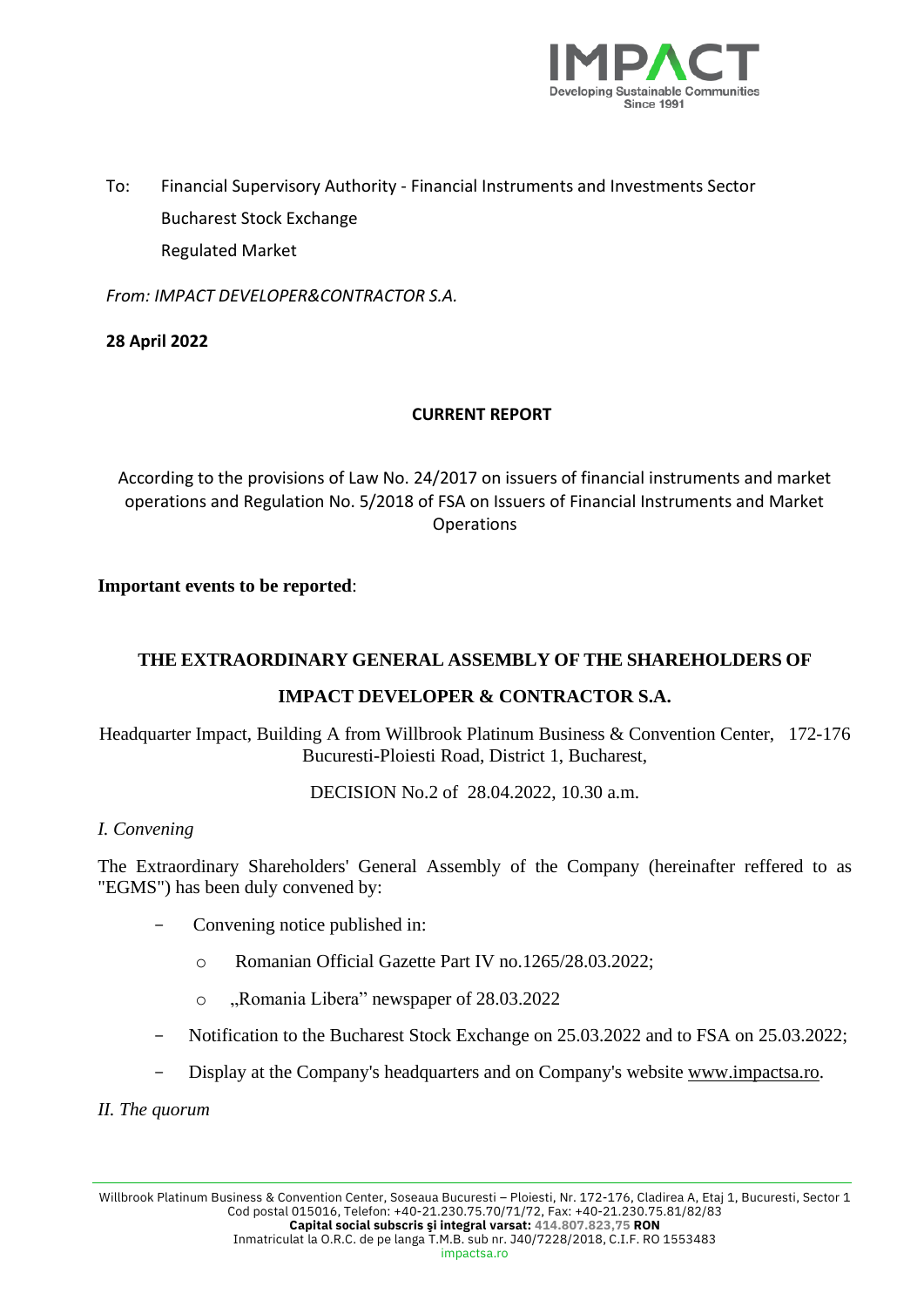

At the Extraordinary Shareholders' General Assembly of the company IMPACT DEVELOPER& CONTRACTOR S.A. (hereinafter reffered to as "The Company"), were present the shareholders representing 75,031% of the total voting rights and 74,969% of the subscribed and paid up share capital, namely:

- 1,243,914,556 shares of the total number of 1,659,231,295 shares,
- $-$  1,243,914,556 votes of the total number of 1,657,860,375 voting rights

the Extraordinary Shareholders' General Assembly of the Company is statutory in accordance with the provisions of the Section III, art. 13 of the Articles of Incorporation of the company and legal in accordance with the provisions of the Law no. 31 of 1990, republished, as amended.

Regarding the items on the agenda, the following decisions were adopted:

- *1.* With a total number of 1,243,914,556 valid votes, representing 1,243,914,556 shares and 74,969% of the subscribed and paid up share capital of the Company and 75,031% of the total voting rights out of which 1,243,914,556 votes "in favor", representing 100% of the total number of votes held by the shareholders attending the Assembly*, it* was approved delegation of the duties to the Board of Directors regarding the change of the registered headquarters of the Company, from Bucharest, 172-176 Bucuresti-Ploiesti Road, Willbrook Platinum Business & Convention Center, Building A, District 1, Postal Code 015016, to Bucharest, District 1, 31- 41 Drumul Padurea Mogosoaia Forest, Postal Code 014043.
- *2.* With a total number of 1,243,914,556 valid votes, representing 1,243,914,556 shares and 74,969% of the subscribed and paid up share capital of the Company and 75,031% of the total voting rights out of which 1,243,914,556 votes "in favor", representing 100% of the total number of votes held by the shareholders attending the Assembly*,* was aproved ratification of the Donation Offer authenticated under No. 160 on 01.02.2022 by notary public Mihai-Florin Aron, to the Bucharest Municipality, headquartered in Romania, Bucharest Municipality, 47 Regina Elisabeta Blvd., Postal Code 050013, District 5, Fiscal Code: 4267117, having as its object the following immovable asset: the plot of land located within the built-up area, located in Bucharest Municipality, District 1, 350-378 Aleea Teisani, 8-48 Drumul Padurea Mogosoaia, District 1, yards-construction category of use, having a surface area of 3,933 sq m, holding Cadastral No. 280505, registered with Land Book No. 280505 of Bucharest Municipality, District 1, and the donee has the obligation to build a nursery on the plot of land, together with all the necessary annexes and utilities.

Together with the immovable asset forming the object of the donation agreement, the geotechnical and topographic study are transferred under a free title to the Bucharest Municipality, according to Order of the Minister of Development, Public Works and Administration No. 749 of 2 June 2021, for the approval of the technical regulation "Normative regarding the design, execution and operation of nursery constructions".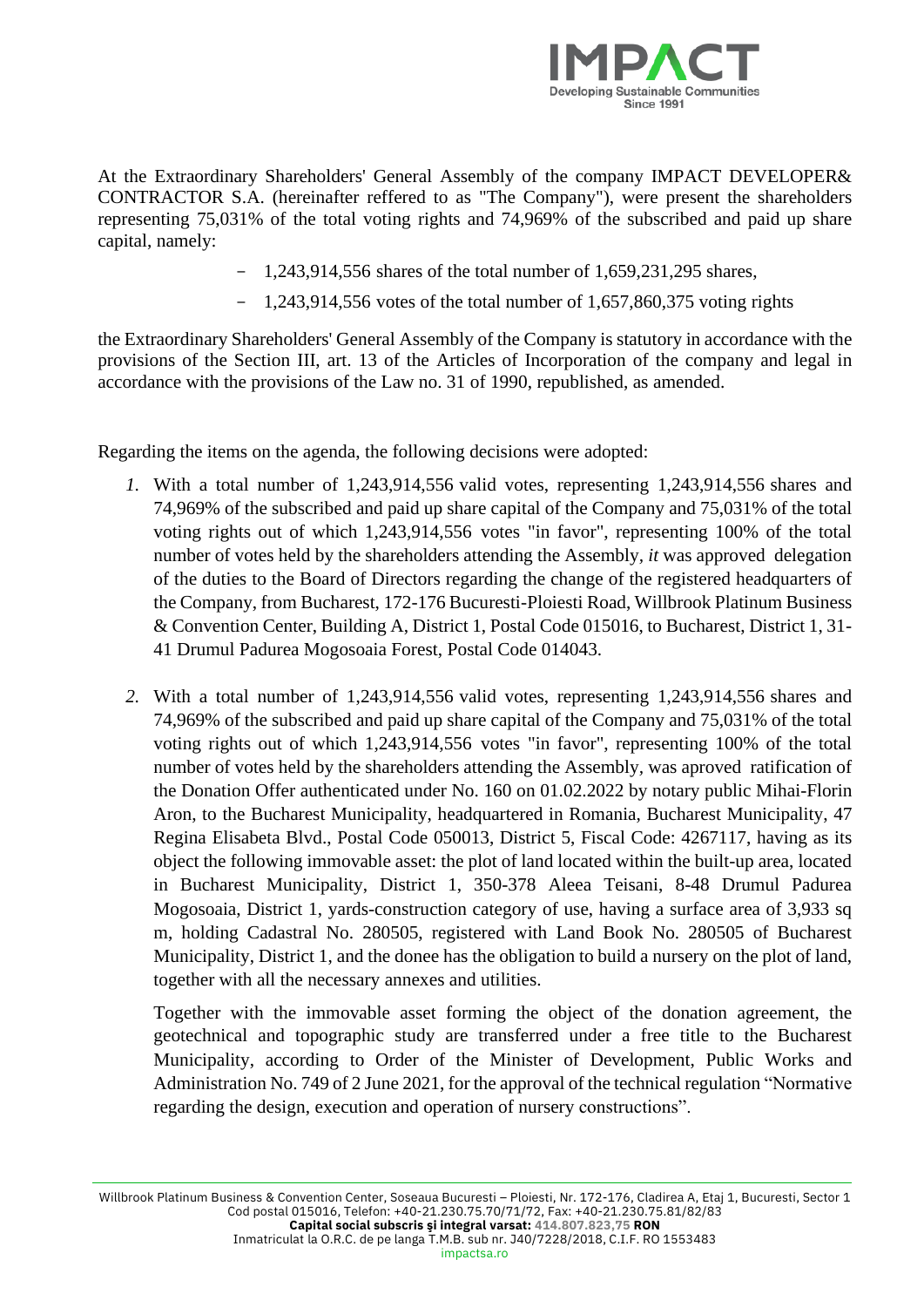

*3.* With a total number of 1,243,914,556 valid votes, representing 1,243,914,556 shares and 74,969% of the subscribed and paid up share capital of the Company and 75,031% of the total voting rights out of which 1,243,914,556 votes "in favor", representing 100% of the total number of votes held by the shareholders attending the Assembly*,* it was approved the implementation of the "Stock Option Plan 2022-2023" program

Approval of the implementation of a "Stock Option Plan" type program that aims at granting option rights for the acquisition of shares free of charge by the employees, members of the Company's management, namely the members of the Board of Directors and the managers of the Company, in order to maintain and motivate them, as well as for rewarding them for the activity carried out within the Company. The program shall be carried out under the following conditions:

- (a) Under the "Stock Option Plan 2022-2023" program, option rights shall be granted for a maximum number of  $2,460,000$  shares, distributed as follows: to the employees – a maximum number of  $280,000$  shares, to the representative managers – a maximum number of 1,280,000 shares and to the members of the Board of Directors – a maximum number of 900,000 shares.
- (b) In the case of the option rights granted to employees and managers of the Company, the option right may be exercised after a period established by the decision of the Board of Directors for the implementation of the "Stock Option Plan 2022-2023" program, without the period being shorter than 12 months.
- (c) The "Stock Option Plan 2022-2023" program shall be open to the Company's employees and managers, in observance of the non-discrimination principle.
- (d) The "Stock Option Plan 2022-2023" program shall be open to members of the Board of Directors, subject to the approval of the Ordinary General Meeting of Shareholders.
- (e) The Board of Directors shall be empowered to take all necessary measures and to fulfill all of the formalities required for the approval and implementation of the "Stock Option Plan 2022-2023" program, such as, but not limited to (i) determining the criteria based on which the option rights shall be granted to the Company's managers and personnel; (ii) determining the positions in the organizational chart for which the "stock option plan" type program shall be applicable; (iii) the period between the date of granting the option right and the date of exercise of the option right, without the period being shorter than 12 months; (iv) the conditions for exercising the option right and, implicitly, for acquiring shares; (v) the term within which the holder of the option right has to exercise his option right; (vi) drafting and publishing information documents according to law, etc.
- (f) The implementation shall be made by the Company's Board of Directors, in observance of the Resolution of the Extraordinary General Meeting of Shareholders, the Resolution of the Ordinary General Meeting of Shareholders and/or with the aid of a specialized consultant.